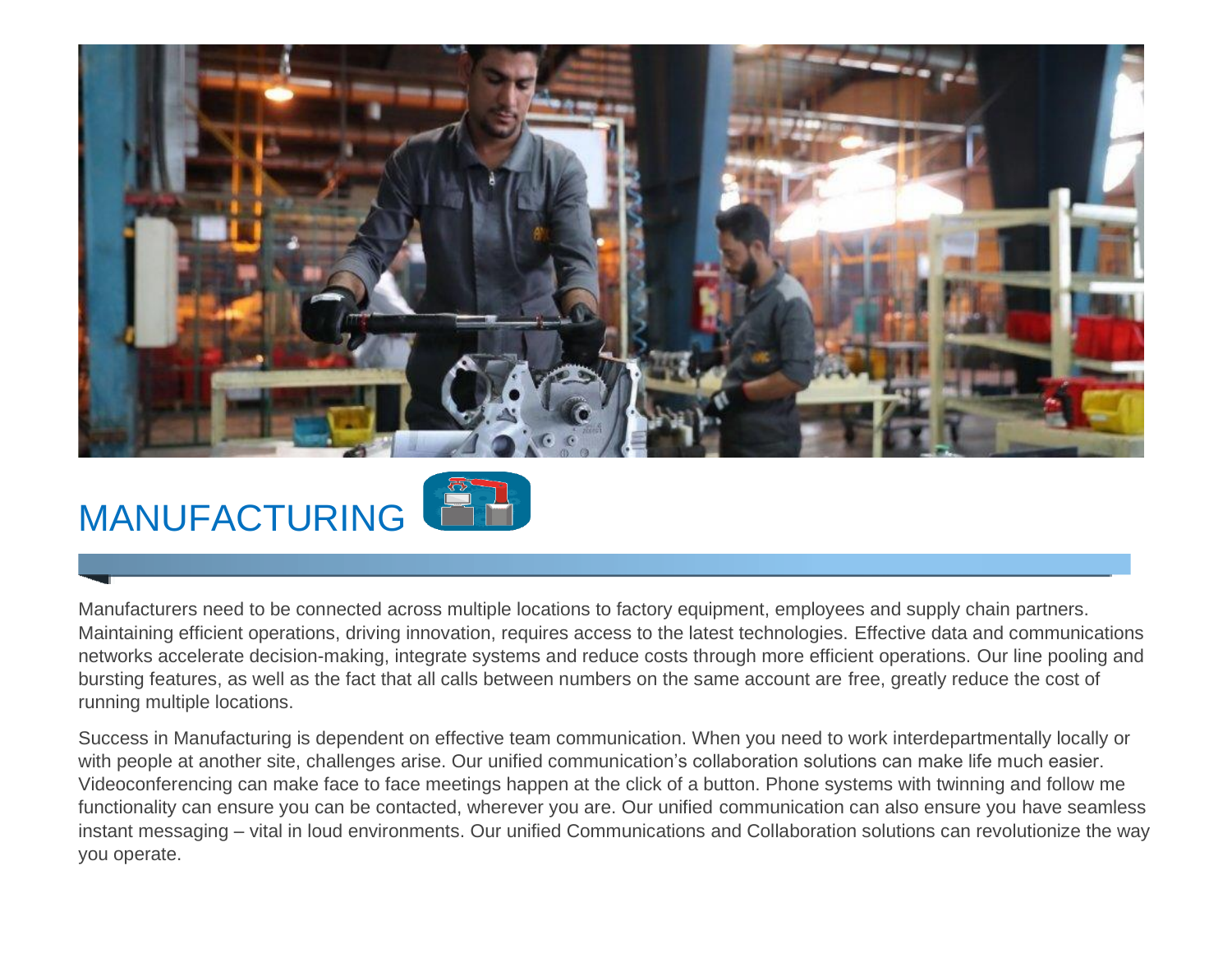We can seamlessly connect multiple plant/factory locations while providing centralized administration. Our fast and reliable network ensures critical supply chain data is available to the right systems at the right time. Let us handle your voice and data needs so your company can focus on doing what it does best.

From sourcing through distribution and sales, they must manage operating costs without sacrificing quality or service. And to meet these challenges, the flow of information within an organization is critical.

That's why our Webcasting solutions for manufacturing companies empower users to communicate internally with crystal-clear audio, high-definition video and rich graphics. By our industry-leading conferencing services.

Our Cloud-based unified communications and contact center solutions alleviate the burden of managing multiple, disparate systems and enable our manufacturing customers to deliver consistent, high-quality customer service anywhere in the world with headquarters, distribution facilities, and factories located in different regions, states or even different countries.

It's no wonder then that manufacturers are increasingly incorporating Norstar unified communications since it's a fully integrated business phone solution that increases productivity while reducing operational costs and manufacturing delays. Our Webcasting solutions for manufacturing companies empower users to communicate internally with crystal-clear audio, high-definition video and graphics.

Robust call routing Mobile-ready Enhanced collaboration Business texting Faxing File Sharing



- **Advanced Fortune-500 features Smartphone apps**
- 
- **Find-me, follow-me call forwarding**

**Collaboration tools Collaboration constant** 

### **Get secure, reliable, flexible voice services the way you want them.**

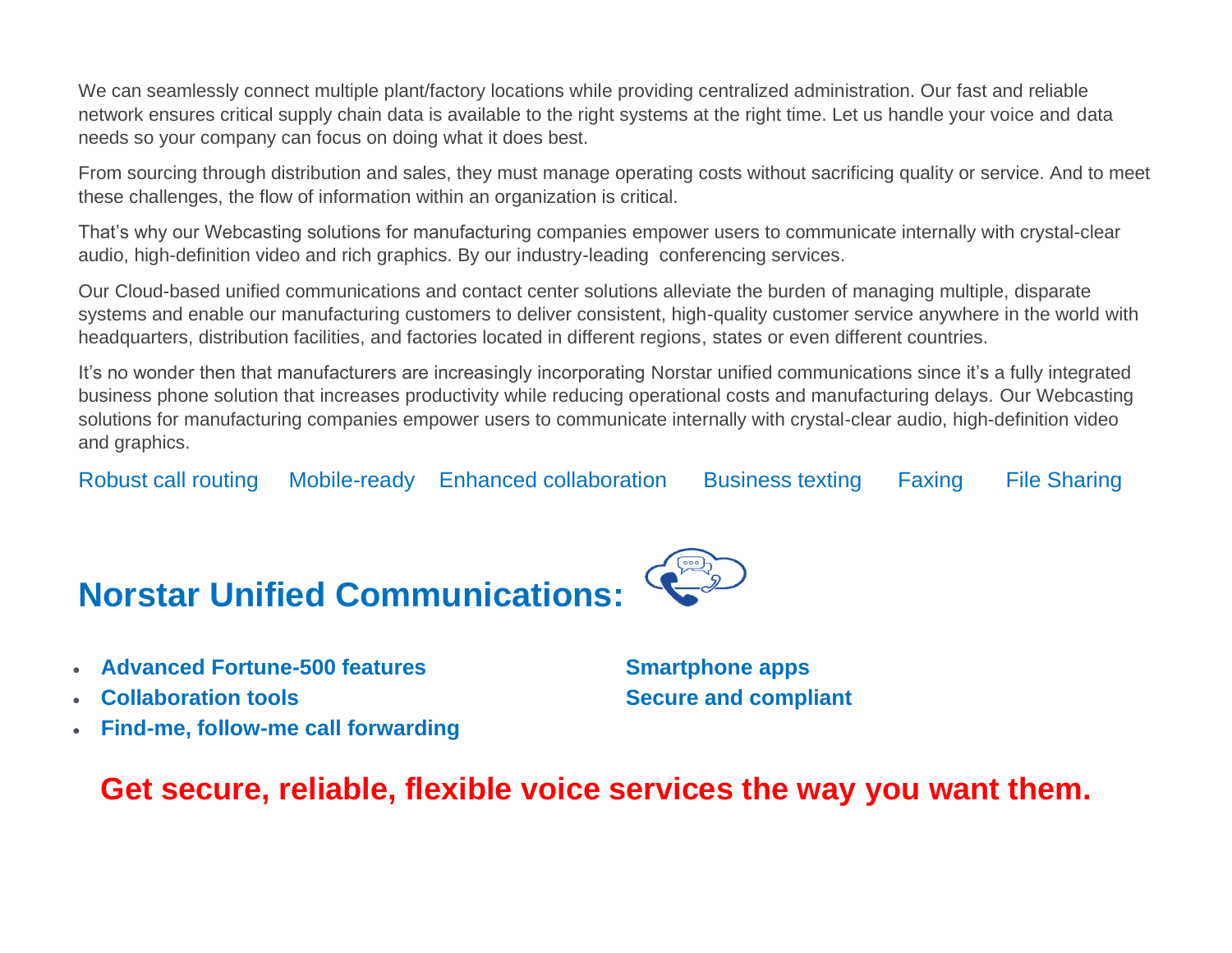

## Norstar helps Manufacturing Businesses stay connected and efficient**:**

- Cloud communications (with 50+ features) mean one phone number, always available service, and the ability to keep working over your remote device.
- Your [Norstar](https://www.norstartelecom.com/voice/unified-communications/) Unified Communications phone number works on your desk-phone, mobile phone, and tablet. No need to give out more than one number anymore, or manage multiple voicemail boxes.
- Office receptionists can manage and route incoming calls for a work group or the whole office. Or, your office can rely on an automated receptionist (auto attendant).
- Calls transferred from the office receptionist will reach the intended party, anywhere, on their choice of device.
- Voicemail is delivered to your email inbox. Listen to the audio recording or read through the transcribed text.
- Norstar Hosted Exchange Email syncs with your mobile device, so you can respond to work messages wherever you are.
- Hear your clients clearly with superior voice call quality. Everyday interactions with clients and business partners are made simpler with powerful Hosted Voice calling features.
- Simultaneous ring: One feature lets your employees have calls ring to their desk and their mobile phone simultaneously, so they are always within reach of a calling customer. Best of all, clients only have to remember one phone number.
- Call jump: This feature transfers the call seamlessly from your office to your mobile phone (and back) without the caller even noticing.
- Voicemail with notification management: If employees happen to miss a call, they can receive an email transcription of any voice mails so they can more easily follow up with every caller.
- Norstar's Contact Center application helps consolidate phone lines and centralize calls across multiple locations, reduce overall communications costs and create standard reports for your entire business.
- Use reliable Norstar Business Internet and Managed Security to keep your offices and factories online, securely. Easily share property information and photos, or contracts between locations.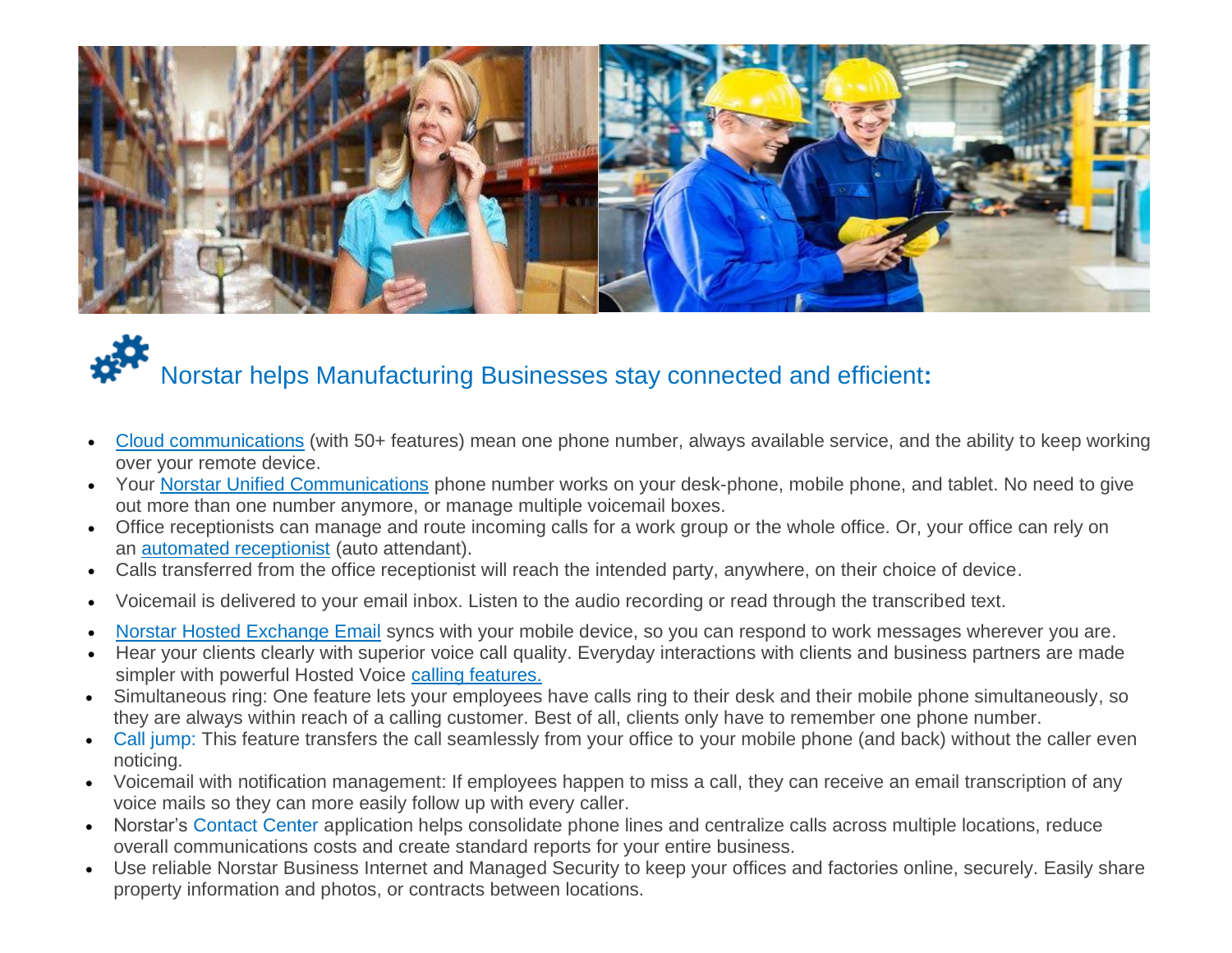- Get secure Hosted Email without the hassle of managing an on-site server. 50GB Inbox syncs with your device. Affordable monthly pricing and 100% uptime guarantee.
- Predict costs with an affordable monthly fee per user.
- Multi-office, flexible solutions are our forte. Scale service up or down as your needs change. And, connect all your locations securely with Managed Network, VPN, Firewall, and Security.
- Bundle and save. Combine business solutions such as Phone, Unified Communications, Internet, and Cloud IT— for efficiency and cost savings, all available from Norstar.
- Hold a video conference for staff or customers. Offer webinars for staff or customers. Share your screen and conduct an IM chat. Norstar One provides five real-time collaboration tools in one easy-to-use app, available for virtually any device.
- Access voicemails in your Inbox, delivered as audio files and transcribed to text.
- Our superior service means you can offer the same. We back our service with personalized account management for life; service uptime guarantees; and 24/7 support.
- Work with suppliers and co-workers seamlessly with our unified communications and collaboration solutions.

Norstar is dedicated to making your business voice easy to manage with reliable connectivity and

priority options. Norstar has designed our entire solution to keep costs as low as possible.

## **Affordable Pricing**

#### **Norstar delivers the most cost-effective, reliable, feature-filled business communications solution.**

- UNLIMITED CALLING US, CANADA & PUERTO RICO.
- A plan for every budget. Hosted Voice customers typically save 30% to 50% compared to traditional phone systems.









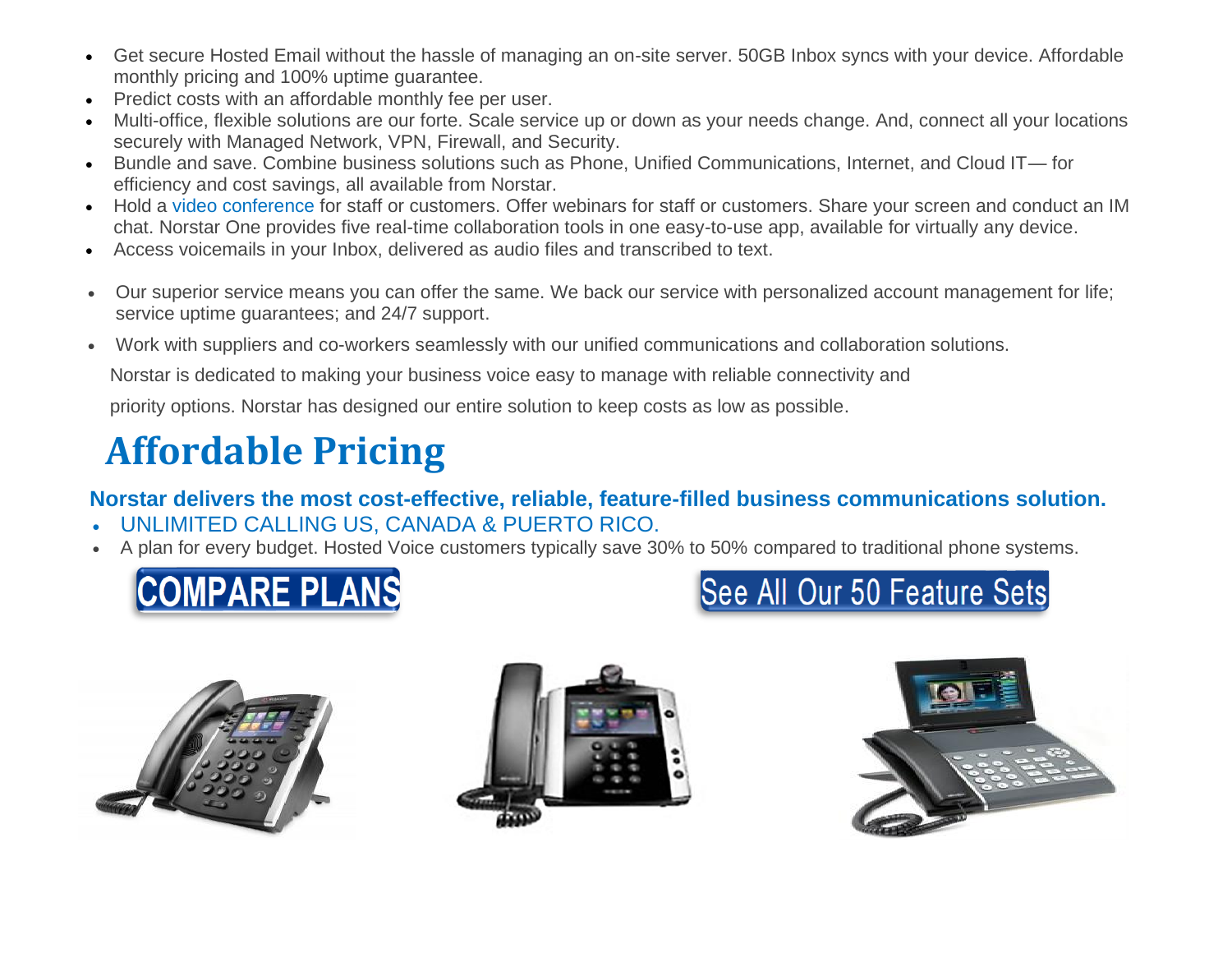Norstar Desktop is a powerful collaboration tool that combines all of your business communications in to a simple and easy to use application. Norstar Desktop provides:

- Internal Instant Messaging Audio Conferencing Integrated Softphone
- Personal Presence Unified Communications Call Control

• Video calling

### Eliminate CAPEX Costs:

Save on multiple location deployments Eliminate maintenance support contract costs

### Secure Remote Access:

Access your systems from anywhere on any device. Securely integrate remote offices and workers. VoIP calling system to forward and manage calls when in the field. Voice and data communications that help support efficient supply chains. Ability to transfer calls from office to remote locations & mobile. Network protection from natural disasters and technology. Data Center Services to reduce cost of maintaining an in-house data center. Managed services for maintaining IT infrastructure.

### **SIP Trunking / VoIP**



#### **Consolidate Voice & Data with Business Class SIP Trunking**

Bring together your data, voice, and Internet over your IP connection to improve network capacity, increase productivity, and reduce costs. SIP Trunks are significantly less expensive than traditional analog lines and PRIs.

### **Cyber Security**

Preventing fraud is among the top challenges that companies continue to face. Norstar's data security methods and security platforms will detect and mitigate threats in a timely manner.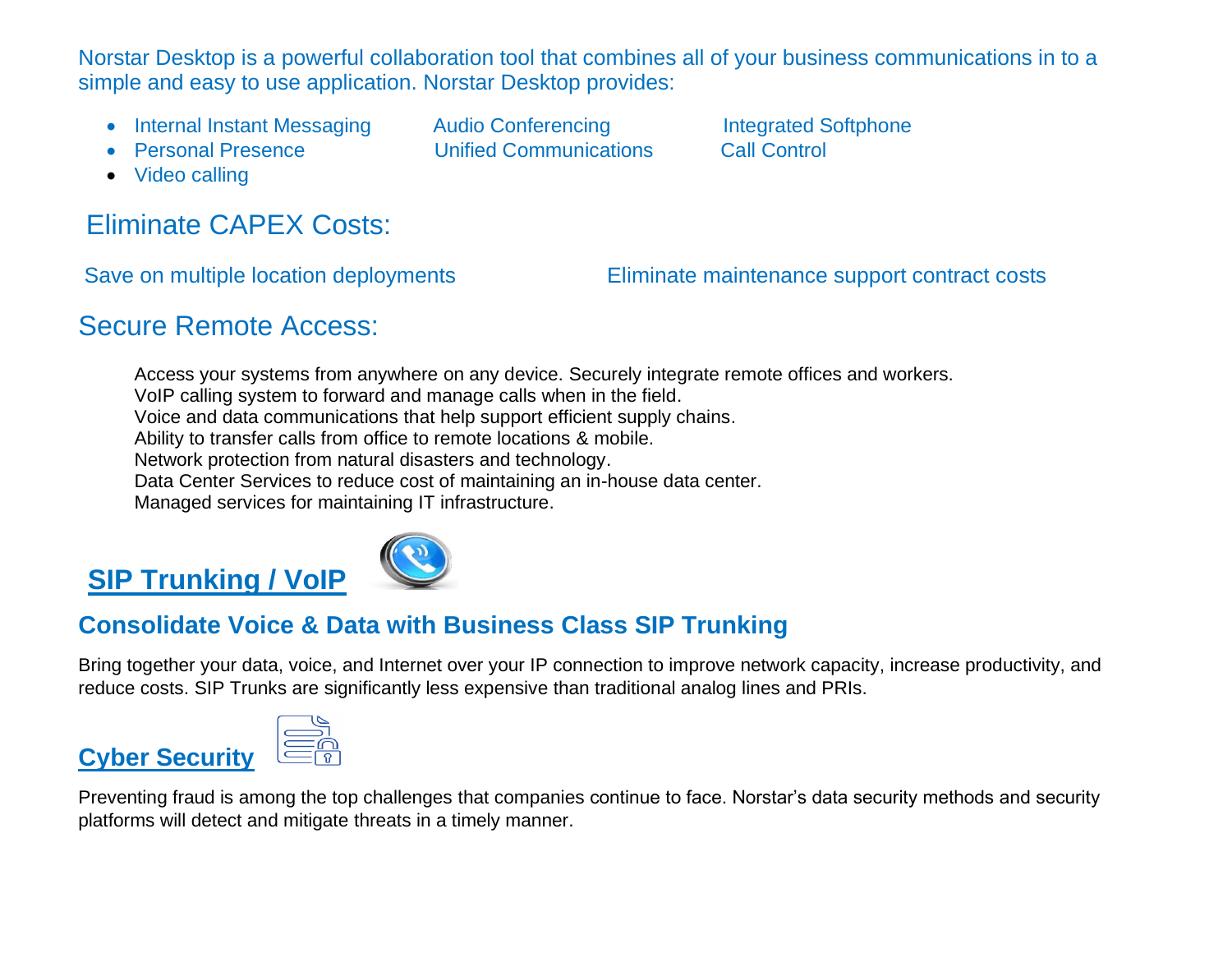

That's why organizations large and small count on our fast and low-latency network to deliver data at speeds from 5Mbps up to 100Gbps. And when it comes to security, you can have your data and applications protected at our off-site PCA compliant data centers. Norstar provides reliable, secure, redundant network solutions, ensuring your business stays up and running with no service interruptions.



#### **Big Data Strategies**

These are generally focused on reducing risk, meeting regulatory objectives, analyzing fraud detection and improving network by identifying Manufacturing Companies insights into improving operations.

With Norstar Network, your business will have access to a faster, more affordable, private Internet connection. The Norstar Network solution will make your day-to-day operation more productive, secure, and cost-effective. You'll be able to serve your customers more reliably and efficiently than ever before, combining the best possible network performance with the fastest speeds and tightest security.

- Fast Internet Access
- Full Gig E-Services
- Private Metro Fiber Networks



The move to cloud services will allow Manufacturing Companies to reduce costs and offer more agile computing solutions, including improved data security, customer relationship management and disaster recovery.



**Cloud Services**

Cloud optimized networks connecting branch and remote sites, leveraging software defined intelligence for superior network performance, reliability and control. Unify locations into one cost effective network, Whether it's MPLS or SD-WAN using costeffective broadband internet, Norstar provides reliable, redundant network solutions, ensuring your business stays up and running with no service interruptions.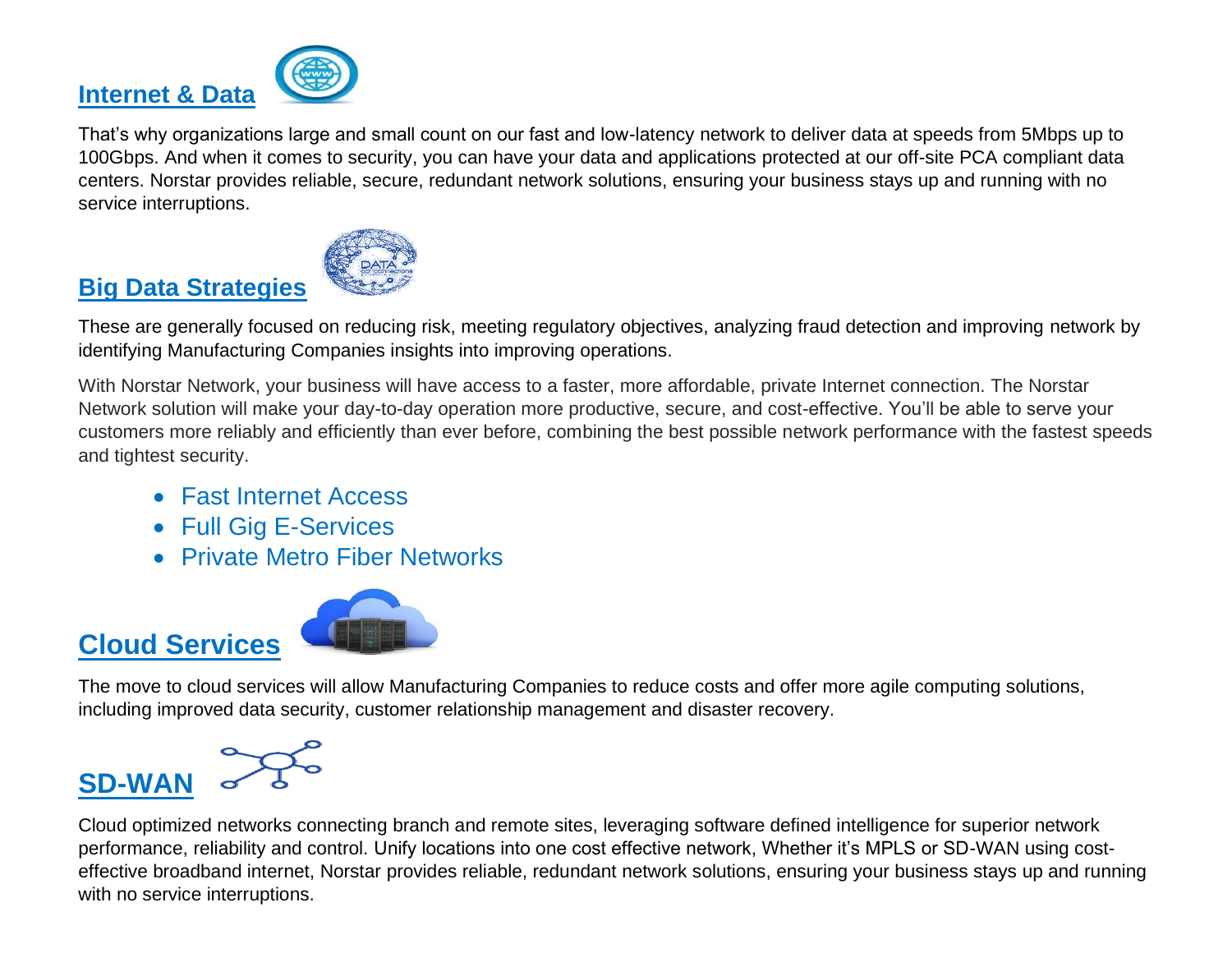### **Managed Network Security**



We live in a new world where hackers and cybercriminals can effectively derail an entire organization. Ensuring security for your organization and your guests is of critical importance. Our comprehensive security solutions allow you to achieve that safety. Next generation firewalls, intrusion prevention/detection, encrypted communication, and virtual private networks are all tools which we don't hesitate to use and recommend for your complete security. However, no matter how effective a tool may be, it must be handled correctly. This is where our expertise really comes into play. We have an experienced and knowledgeable team, that is ready to act at the shortest notice in order to keep the data flow flowing. We believe in fast response, competence and accountability and we don't hesitate to assume these roles.



### **Backup & Disaster Recovery**

Enterprise grade backup, disaster recovery and business continuity solutions. Our business continuity planning is crucial to Manufacturing industry; we ensure all of your data, documents, contacts and applications are backed up so that hardware issues, data breaches, or other IT issues don't lead to downtime. No matter what disaster hits, you'll always have everything you need to continue working on your cases.

### To stay competitive, manufacturers require:

- Voice and data communications that help support efficient supply chains
- Network protection from natural disasters and technology
- Ability to transfer calls from office to remote locations and mobile phones
- Data Center Services to reduce cost of maintaining an in-house data center
- Managed services for maintaining IT infrastructure